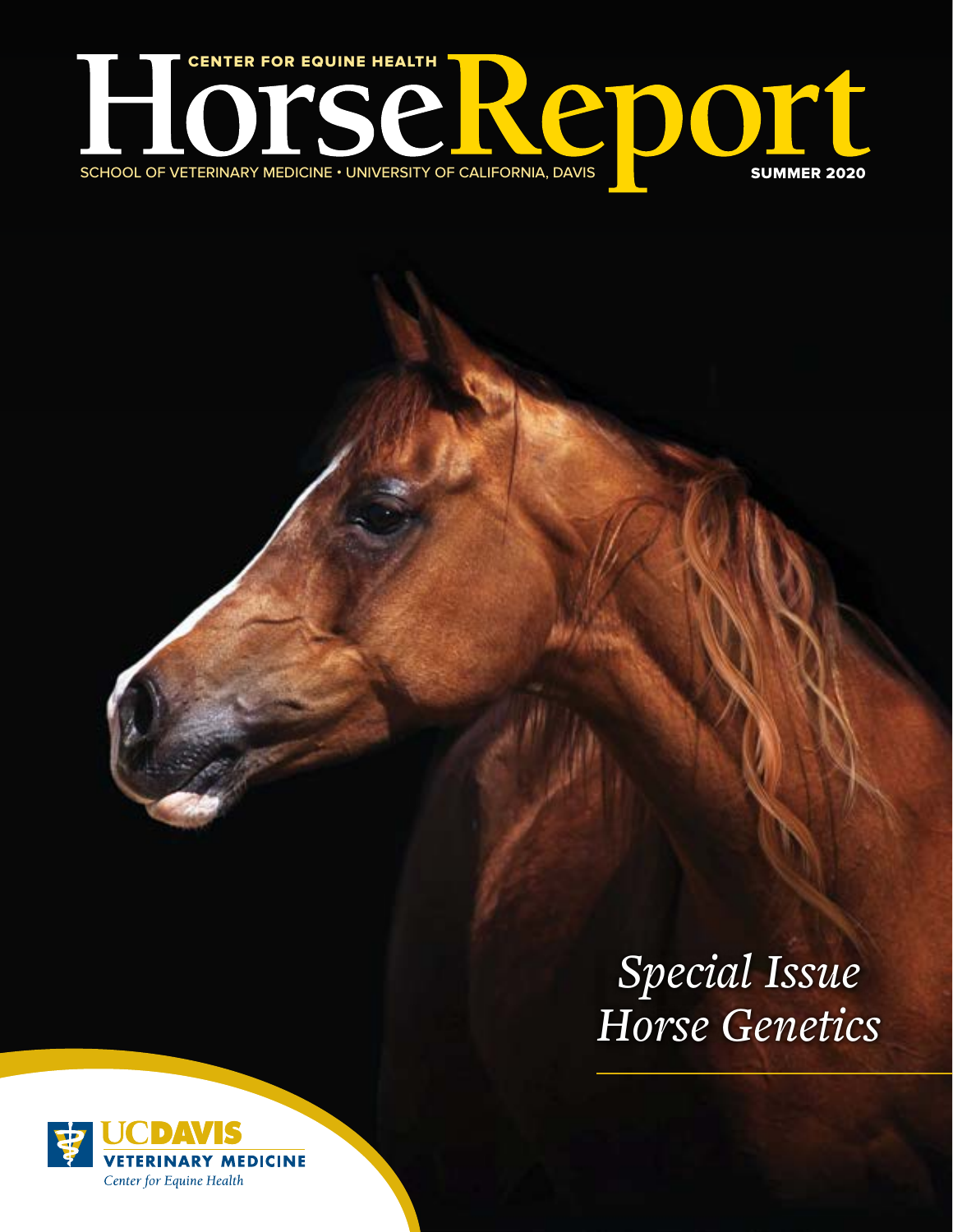## **DIRECTOR'S Message**

As an equine genetics researcher, I am particularly excited to share<br>this special issue of the *Horse Report* with you. Inside, you will find a roadmap to many of the currently available equine genetic tests, including the AQHA "five-panel" test, and more.

The equine genome sequence was published in 2009, the result of a yearslong collaborative effort by the international equine research community. This resource drastically changed how researchers approach equine genetics and accelerated the rate of discovery. Increased availability and affordability allowed the application of advanced molecular tools to equine diseases and traits. As a result, genetic tests are available in a variety of breeds.



Most available tests are for simple, Mendelian diseases and traits – those caused by a single gene or locus. Complex diseases and traits likely involve

more than one gene and may be influenced by environmental effects. The 2018 release of a new equine genome sequence assembly, coupled with cost reductions that make whole-genome sequencing possible for large numbers of horses, are enabling research in these areas.

As an equine geneticist and veterinarian, I am especially interested in applying whole genome sequencing and advanced diagnostic tools to equine precision medicine. This highly individualized approach will focus on early detection and prevention of disease, taking into account both genetic information and environmental factors. The idea is to target individuals based on their clinical condition as well as their unique body chemistry and genetics.

At CEH, we are fortunate to collaborate with the UC Davis Veterinary Genetics Laboratory (VGL), directed by fellow equine genetics researcher Dr. Rebecca Bellone. A leader in the industry, the VGL offers a wide range of genetic tests for horses and other species and works closely with many breed registries. We are grateful for their contributions to this issue.

We hope you enjoy this glimpse into the fascinating world of equine genetics!

Carrie J. Finno, DVM, Ph.D. CEH Director

## UC Davis Equine Genetic Testing Services

The UC Davis Veterinary Genetics Laboratory (VGL) is a not-for-profit unit of<br>the UC Davis School of Veterinary Medicine that provides animal parentage verification, identification, forensic services, genetic diagnostics and genetic research for a variety of species.

The VGL has been a leader in equine genetic testing and research for decades and has a long history of collaborating with UC Davis researchers, as well as researchers from other institutions, to develop state of the art equine genetic tests, many of which are featured in this issue of the *Horse Report.* The laboratory currently offers diagnostic tests for 52 equine genetic diseases, coat colors, and other traits of interest. The VGL has a very active research and test development program in equine genetics and genomics.

Visit the VGL's website at <https://vgl.ucdavis.edu/> to learn more.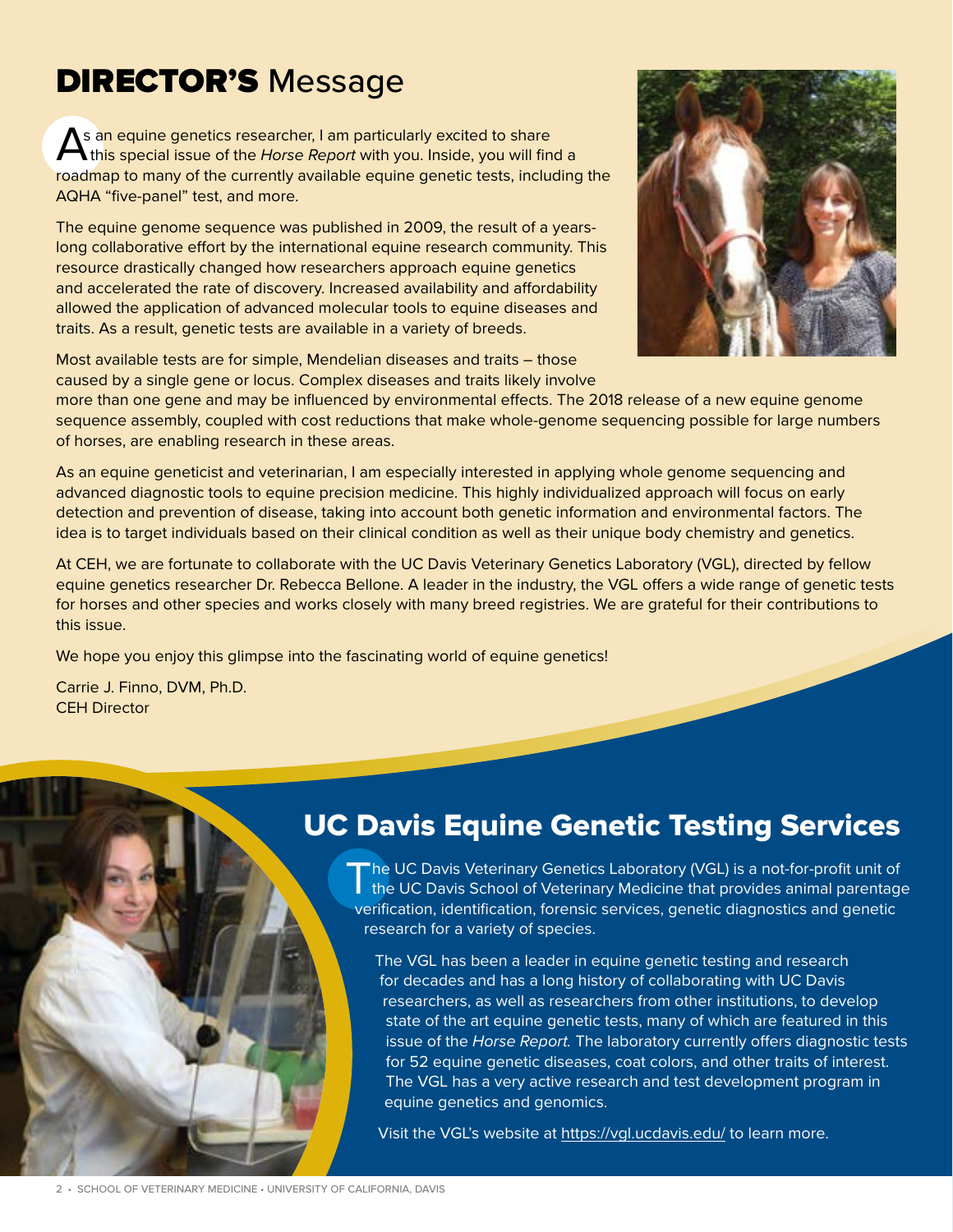# **HOW GENETIC DISEASES** Are Inherited

Source identified equine genetic diseases have **autosomal dominant** or **recessive** modes of inheritance. "Autosomal" means that males and females are equally affected. Here, "unaffected" and "affected" represent the **pheno** disease. "Aa" and "aa", or "BB", "Bb", and "bb" represent the **genotype**, or genetic combination of alleles (one from each parent) that causes the phenotype.

#### Autosomal Dominant Autosomal Recessive

### TWO copies of the gene variant (allele) are needed to have the disease/trait. Each offspring of parents who carry the condition has a 25% chance of inheriting the disease allele (b) and

being affected. Carriers are unaffected, but can pass the disease/trait to their offspring.

ONE copy of the gene variant (**allele**) is needed to have the disease/trait. Each offspring of an unaffected parent x affected parent has a 50% chance of inheriting the disease allele (A) and being affected.



offspring (aa)

offspring (aa)

Unaffected

offspring (Aa)



Carrier

Carrier parent (Bb)

> offspring (Bb) Carrier offspring (Bb)

Carrier parent (Bb)

> Affected offspring (bb)

## STRIKING GOLD – Twice?

offspring (Aa)

When a palomino Quarter Horse colt was born in May of  $1994$ , the Smiths chose the name Sonnys Striking Gold to mark their good fortune. Immediately smitten, Tommy Smith, then 11 years old, fell asleep in the stall with his new best friend.

The pair went on to show in multiple disciplines, winning many awards. Thanks to his calm demeanor, Sonny became a lesson and therapeutic riding horse. At 16 years old, he began to lose weight, despite being healthy otherwise. He passed away at 18 after suffering from a mysterious and debilitating wasting of muscle along his spine and hindquarters.

With Sonny's passing, the Smiths found themselves in a position that many will find relatable. How do you cope with the loss of that "once-in-a-lifetime" horse?

Since Sonny was such an important member of the family, the Smiths became interested in the possibility of cloning. Although future generations would not have the chance to know Sonny, they hoped that they could experience the next best thing. It was cost-prohibitive to pursue cloning at the time, but they worked with a company to preserve some of Sonny's cells in case it became an option in the future.

When information became available about [immune-mediated](https://ceh.vetmed.ucdavis.edu/health-topics/immune-mediated-myositis) [myositis \(IMM\)](https://ceh.vetmed.ucdavis.edu/health-topics/immune-mediated-myositis), an autoimmune disease that causes rapid onset of muscle wasting along the topline and hindquarters, the Smiths recognized signs that Sonny experienced. Sonny's DNA was tested at the UC Davis Veterinary Genetics Laboratory. The

results showed that Sonny did have one copy of the [IMM/MYH1](https://vgl.ucdavis.edu/test/imm) [mutation](https://vgl.ucdavis.edu/test/imm). Although not the results they had hoped for, the information did make the Smiths' decision not to pursue cloning easier, and brought a degree of closure.

"Had we not been able to test for IMM and know that a genetic defect does exist, we would ignorantly have continued our cloning dream," said Carol Smith. "As difficult as it was to find out, I am so grateful to UC Davis for their hard work to arrive at this discovery – and to develop a test!"

Sonny clearly made a significant impact on those that knew him best. Although his story has ended, it serves as an example of the power of genetic testing and the importance of genetics research to ensure the health of future generations.

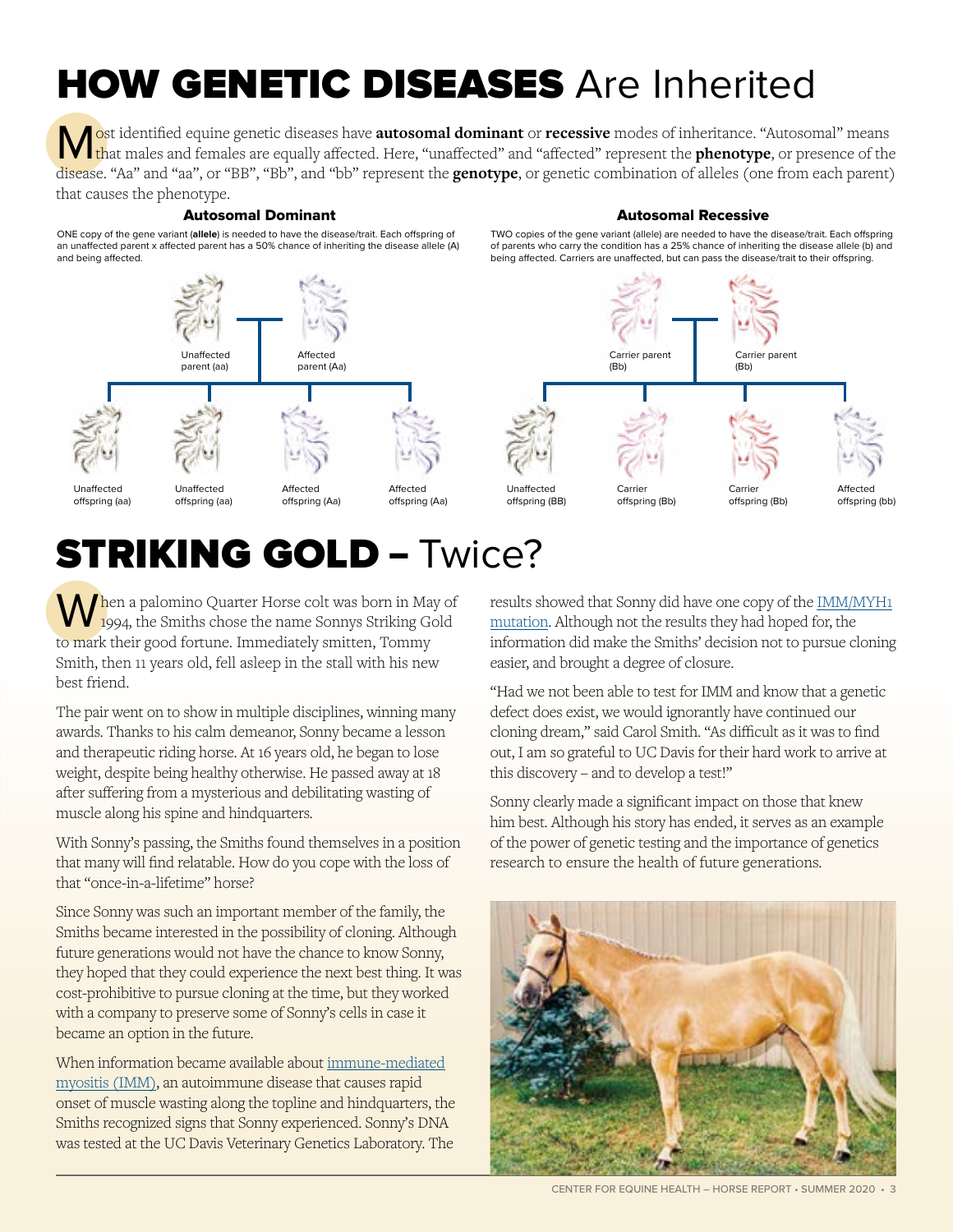# **HIGH FIVE - AQHA's Dedication to** Research and Success of the "Five-Panel Test"

Genetic diseases can cause significant emotional and financial stress for owners and breeders. The <u>American</u> [Quarter Horse Association \(AQHA\)](https://www.aqha.com/) is committed to educating owners and breeders about inherited conditions so they can make informed breeding decisions. The [American](https://aqhfoundation.smapply.io/) [Quarter Horse Foundation \(AQHF\)](https://aqhfoundation.smapply.io/) provides funding for a wide range of research projects, granting more than \$12 million in support of equine research to date. Genetics research accounts for 20% of that total, with 53 projects funded at 12 universities.

As part of this focus on genetics, AQHA supports genetic testing as an important mechanism to ensure the future health of the breed. The ["five-panel test"](https://vgl.ucdavis.edu/panel/quarter-horse-disease-panel) evaluates a horse for five known inherited diseases, ranging from mild to severe, and for which producing an affected foal may result in unnecessary suffering and financial losses. The AQHA requires testing for breeding stallions, and many breeders test both mares and stallions to make informed breeding decisions.

The "five-panel test" includes the following diseases:

#### [Glycogen branching enzyme deficiency \(GBED\)](https://ceh.vetmed.ucdavis.edu/health-topics/glycogen-branching-enzyme-deficiency-gbed) –

fatal disease of developing fetuses or newborn foals. Affected horses cannot store sugar molecules needed by the heart, skeletal muscle, liver and brain. The disease may result in lateterm abortions or stillbirths. Affected foals that are born are weak with decreased muscle tone. They may exhibit low body temperatures, limb deformities, seizures, cardiac arrest, and respiratory failure. All known cases of GBED affected foals have died or were euthanized within five months after birth.

#### [Hereditary equine regional dermal asthenia \(HERDA\)](https://ceh.vetmed.ucdavis.edu/health-topics/hereditary-equine-regional-dermal-asthenia-herda) –

degenerative skin disease that causes the skin along the horse's back and neck to stretch and tear easily. It is present at birth, but commonly noticed when training begins as the friction from tack may cause lesions. Horses with HERDA can develop seromas, hematomas, and ulcerations over the back and sides of the neck. There is no treatment and affected horses are usually euthanized.

**[Hyperkalemic periodic paralysis \(HYPP\)](https://ceh.vetmed.ucdavis.edu/health-topics/hyperkalemic-periodic-paralysis-hypp)** – results in an excessive amount of potassium in the blood (hyperkalemia). This causes the muscles to contract more readily than normal. Horses with HYPP can experience unpredictable attacks of muscle tremors or paralysis, which in severe cases can lead to collapse and sudden death due to cardiac arrest or respiratory failure. Stress, dietary changes, fasting, general anesthesia, illness and changes in exercise can cause attacks of muscle weakness. Episodes can be controlled with appropriate nutrition and management. Both heterozygotes (N/H) and homozygotes (H/H) are susceptible to episodes of collapse, although homozygous (H/H) horses have more frequent episodes. It is important to inform your veterinarian of your horse's HYPP genotype prior to general anesthesia, as this can trigger a paralysis episode.

[Malignant hyperthermia \(MH\)](https://ceh.vetmed.ucdavis.edu/health-topics/malignant-hyperthermia-mh) – rare disease that causes a life-threatening condition in susceptible horses triggered by anesthesia drugs. Signs of MH episodes include muscle contracture, elevated body temperature, elevated heart rate, irregular heart rhythm, excessive sweating and shallow breathing. The prognosis for horses that have an MH episode while under anesthesia is poor. For horses that also have PSSM1, clinical signs can be greatly exacerbated.



Examples of clinical signs of HERDA – (left) hyperextensible skin and (right) lesions on the back.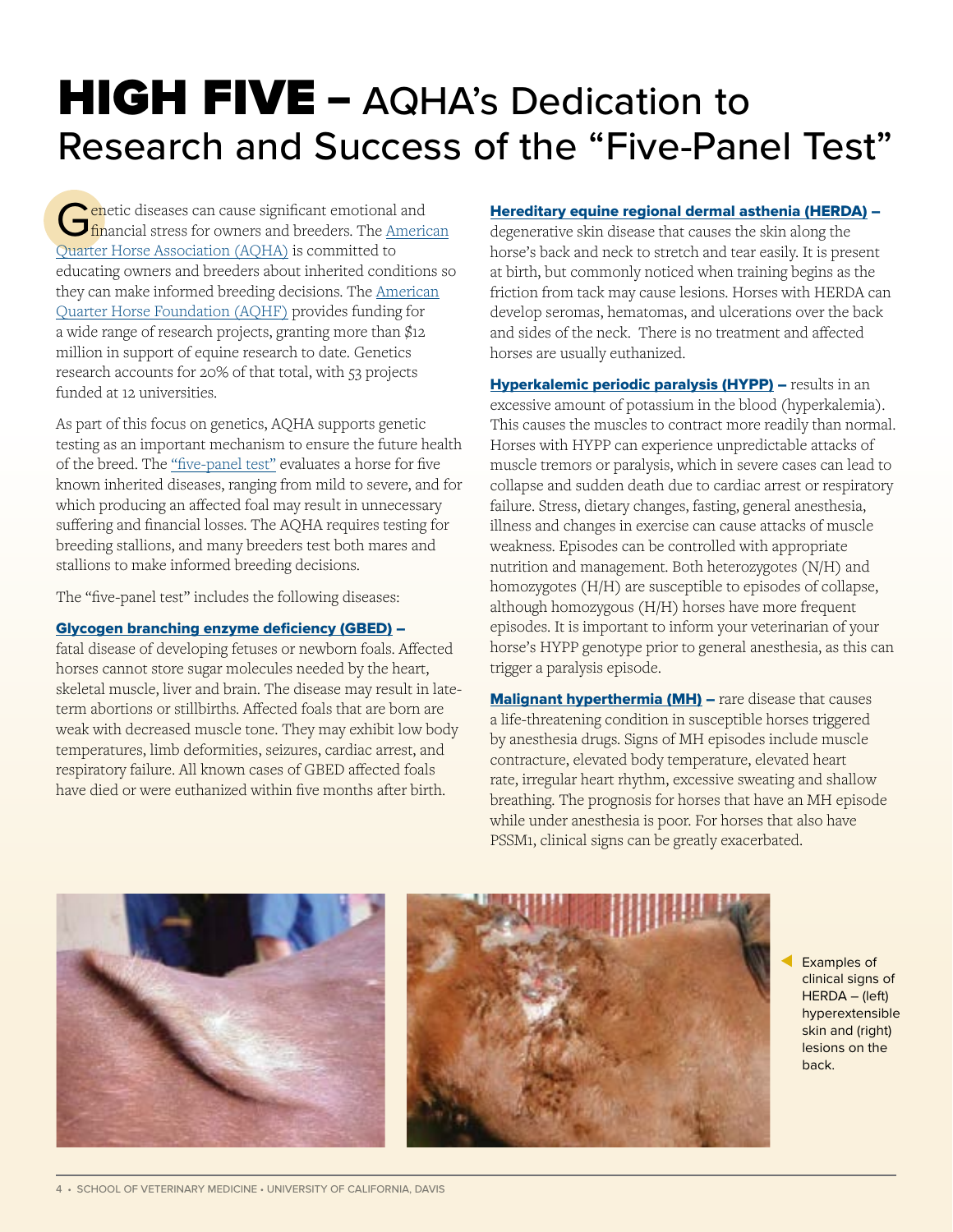#### [Polysaccharide storage myopathy type 1 \(PSSM1\)](https://ceh.vetmed.ucdavis.edu/health-topics/polysaccharide-storage-myopathy-pssm) –

causes an abnormal accumulation of glycogen, the form of sugar stored in muscle. This can result in episodes of muscle stiffness and pain after exercise, also known as "tying up," or exertional rhabdomyolysis. Affected horses may be reluctant to move and display sweating, lameness, and muscle tremors. Diet and exercise play important roles in the onset of clinical signs and some affected horses never display clinical signs. Affected horses can be successfully managed through diet and exercise.

*While testing for [immune mediated myositis \(IMM\)](https://ceh.vetmed.ucdavis.edu/health-topics/immune-mediated-myositis) is not required by the AQHA, some laboratories include IMM/MYH1 testing as part of their Quarter Horse panel test. In addition, the VGL offers IMM/MYH1 testing as a stand-alone test.*

| <b>Disease</b> | <b>Mode of Inheritance</b> | Gene                                      |
|----------------|----------------------------|-------------------------------------------|
| <b>GBED</b>    | Autosomal recessive        | Glycogen branching enzyme<br>(GBE1)       |
| <b>HERDA</b>   | Autosomal recessive        | Cyclophilin B (PPIB)*                     |
| <b>HYPP</b>    | Autosomal semidominant     | Sodium channel alpha-<br>subunit (SCN4A)* |
| IMM/MYH1       | Autosomal semidominant     | Myosin heavy chain 1 (MYH1)*              |
| MН             | Autosomal dominant         | Ryanodine receptor type 1<br>$(RYR1)$ *   |
| PSSM1          | Autosomal dominant         | Glycogen synthase 1 (GYS1)                |
| LWO            | Autosomal recessive        | Endothelin-B receptor<br>(EDNRB)*         |

\*Causative mutations were identified by UC Davis researchers.

[Lethal white overo syndrome \(LWO\)](https://ceh.vetmed.ucdavis.edu/health-topics/lethal-white-overo-syndrome-lwo) – disease in American Paint Horses and related breeds in which affected foals are all white and born with an underdeveloped intestinal tract. They cannot move food through their intestinal tract and cannot defecate, leading to colic. Horses with the frame overo white spotting pattern are carriers and can produce affected offspring. There is no treatment or "cure" for LWO. Affected foals die within a few days of birth, or are humanely euthanized. The American Paint Horse Association requires the [LWO genetic test](https://vgl.ucdavis.edu/test/lethal-white-overo) for breeding stallions prior to the registration of offspring.

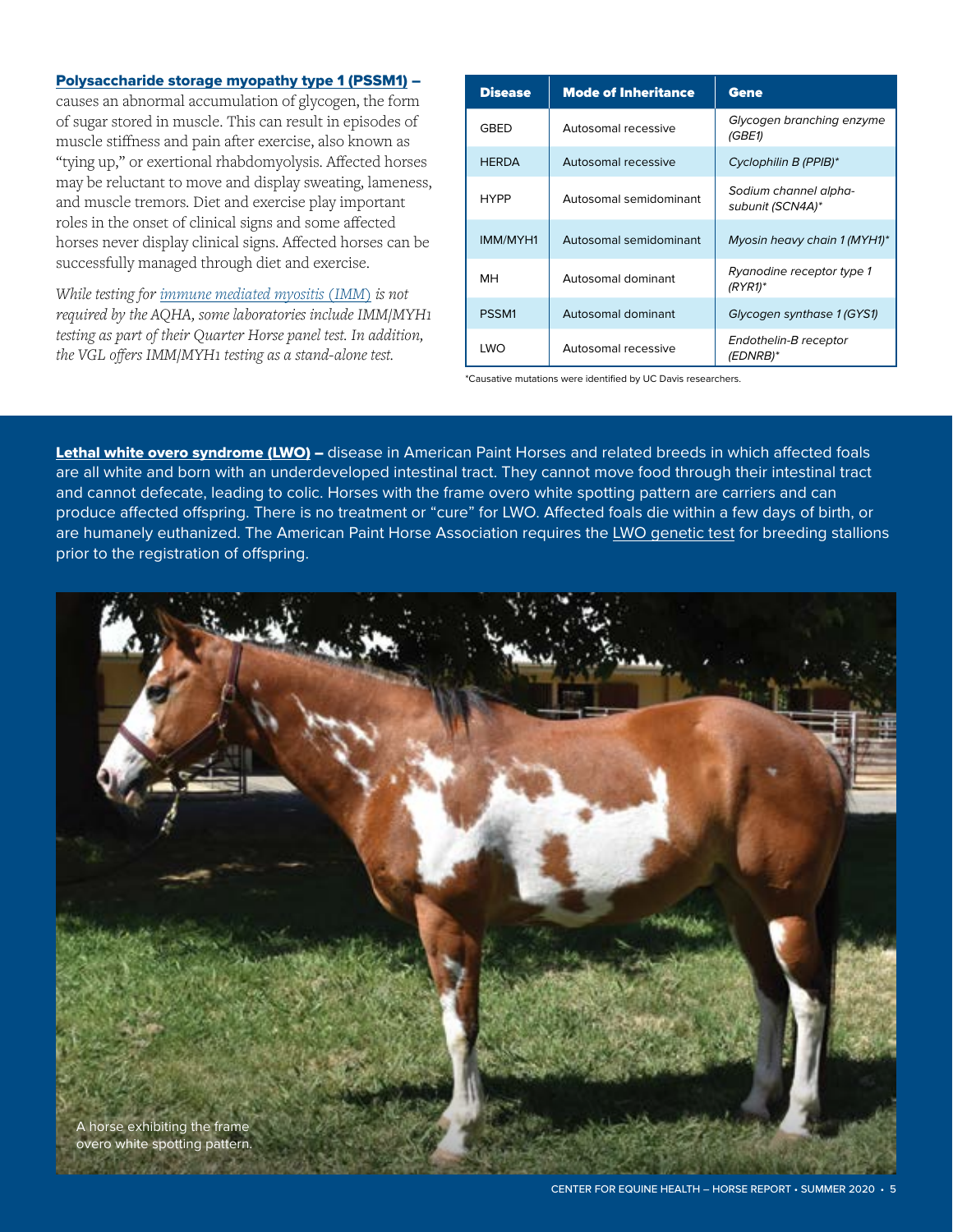# A GROWING LIST – Research Advances Lead to New Genetic Tests



The first equine genetic tests became available in the 1990's, well before the equine genome sequence was completed in 2009. Technical advances have since led to a rapid expansion in available tests. Here are a few that can be utilized to inform breeding decisions and provide diagnostic information. (For more details, please visit our [Equine Health Topics.](https://ceh.vetmed.ucdavis.edu/health-topics) For testing information, please visit the [UC Davis](https://vgl.ucdavis.edu/) [Veterinary Genetics Laboratory](https://vgl.ucdavis.edu/).)

## Appaloosas

Some Appaloosas are closely related to Quarter Horses, so the five-panel test is recommended (see page 4).

**[Equine recurrent uveitis \(ERU\)](https://ceh.vetmed.ucdavis.edu/news/equine-recurrent-uveitis)** – characterized by inflammation of the middle layer of one or both eyes. Cumulative damage can lead to cataracts, glaucoma, and blindness. Appaloosas are eight times more likely to develop ERU than other breeds and significantly more likely to

become blind. It is thought to be a complex disorder. However, research identified the leopard complex white spotting pattern (LP) allele as an associated ERU risk factor, with homozygotes (LP/LP) being at highest risk. Genetic testing can be used to identify which horses should be examined more frequently. Infectious organisms, particularly *Leptospira* spp. have also been associated with ERU. There is no cure, and early diagnosis and intervention are associated with the best prognosis.

**Congenital stationary night blindness (CSNB)** – the inability to see in low to no-light conditions. Horses with two copies of LP have abnormal cell signaling from the rods, or low light detecting cells of the retina, to the next cell in the visual pathway. Affected horses likely have normal vision during daylight, but may exhibit anxiety, apprehension, and confusion in low light. They may be reluctant to move, bump into things,

or be prone to injury at night. There is no cure for CSNB, but most horses can be managed successfully. Genetic testing can be used to confirm diagnosis.

A genetic variant associated with [CSNB in Tennessee](https://vgl.ucdavis.edu/test/csnb-tennessee-walking-horse) [Walking Horses \(CSNB2\)](https://vgl.ucdavis.edu/test/csnb-tennessee-walking-horse) has recently been identified. The genetic test can be used to inform mating decisions and aid in diagnosis.

> An Appaloosa homozygous for leopard complex white spotting (LP/LP).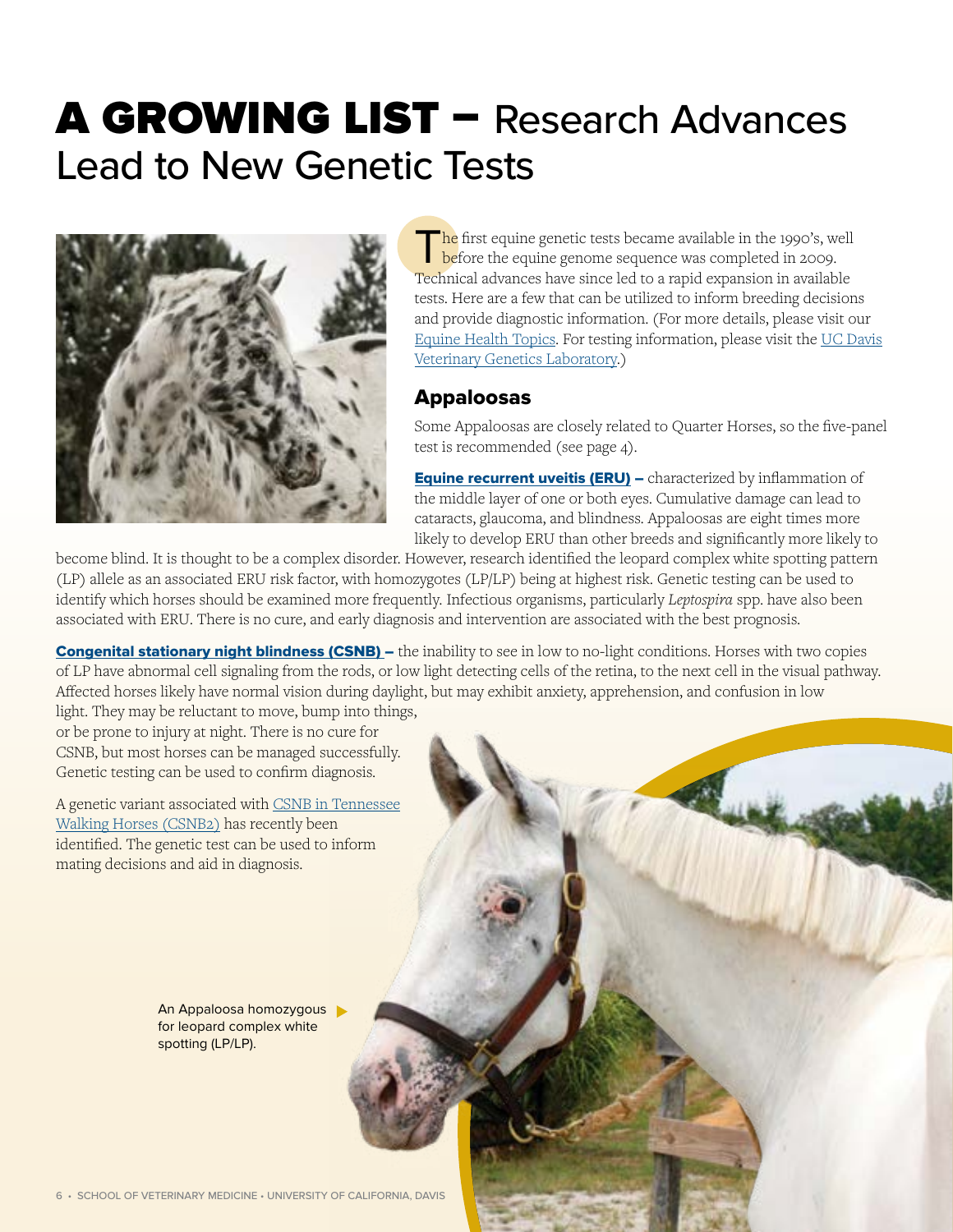## Arabians

#### [Severe combined immunodeficiency \(SCID\)](https://ceh.vetmed.ucdavis.edu/health-topics/severe-combined-immunodeficiency-scid) –

affected foals are born with severely weakened immune systems. They do not produce functional B and T lymphocytes, and cannot mount appropriate immune responses to challenges, making them highly susceptible to infections. There is no cure, and affected foals die or are euthanized within the first six months of life.

[Lavender foal syndrome \(LFS\)](https://ceh.vetmed.ucdavis.edu/health-topics/lavender-foal-syndrome-lfs) – foals are unable to stand or nurse properly due to neurological impairments including seizures, hyperextension of limbs, neck, and back, and involuntary eye movements. They are born with a characteristic dilute coat color described as lavender or silver. Supportive care can provide temporary relief in some cases, but the condition is ultimately untreatable. Affected foals die or are euthanized shortly after birth. Genetic testing can be used to confirm diagnosis and identify carriers.

**Cerebellar abiotrophy (CA)** – caused by the progressive death of neurons in the cerebellum. Clinical signs are variable, and can include head tremor, ataxia, exaggerated movement, a wide-based stance, and inability to rise. There is no treatment for CA. Foals that show signs of CA are euthanized or restricted to life as pasture pets, as they are never coordinated enough to be ridden safely. Affected horses are also a danger to themselves because they are predisposed to accidents and injury.



#### [Occipitoatlantoaxial malformation \(OAAM\)](https://ceh.vetmed.ucdavis.edu/health-topics/occipitoatlantoaxial-malformation-oaam) –

results from the malformation of the first two vertebrae of the neck, the atlas (C1) and the axis (C2), and the base of the skull (occipital bone), with the atlas fused to the occipital bone. This causes compression and damage of the upper part of the spinal cord. Clinical signs include abnormal head and neck carriage, reluctance to move the neck, or neck twisting. There is no treatment, and affected foals are usually euthanized. There is extensive variability to this disease, so the term OAAM describes not one disease, but a group of likely inherited malformations. There is currently one genetic test for OAAM1 that can assist in identifying carriers to assist with mating decisions. The genetic basis for other forms of OAAM are



under investigation. **An OAAM affected foal (left), with an arrow indicating the asymmetric atlas, and an** unaffected foal (right).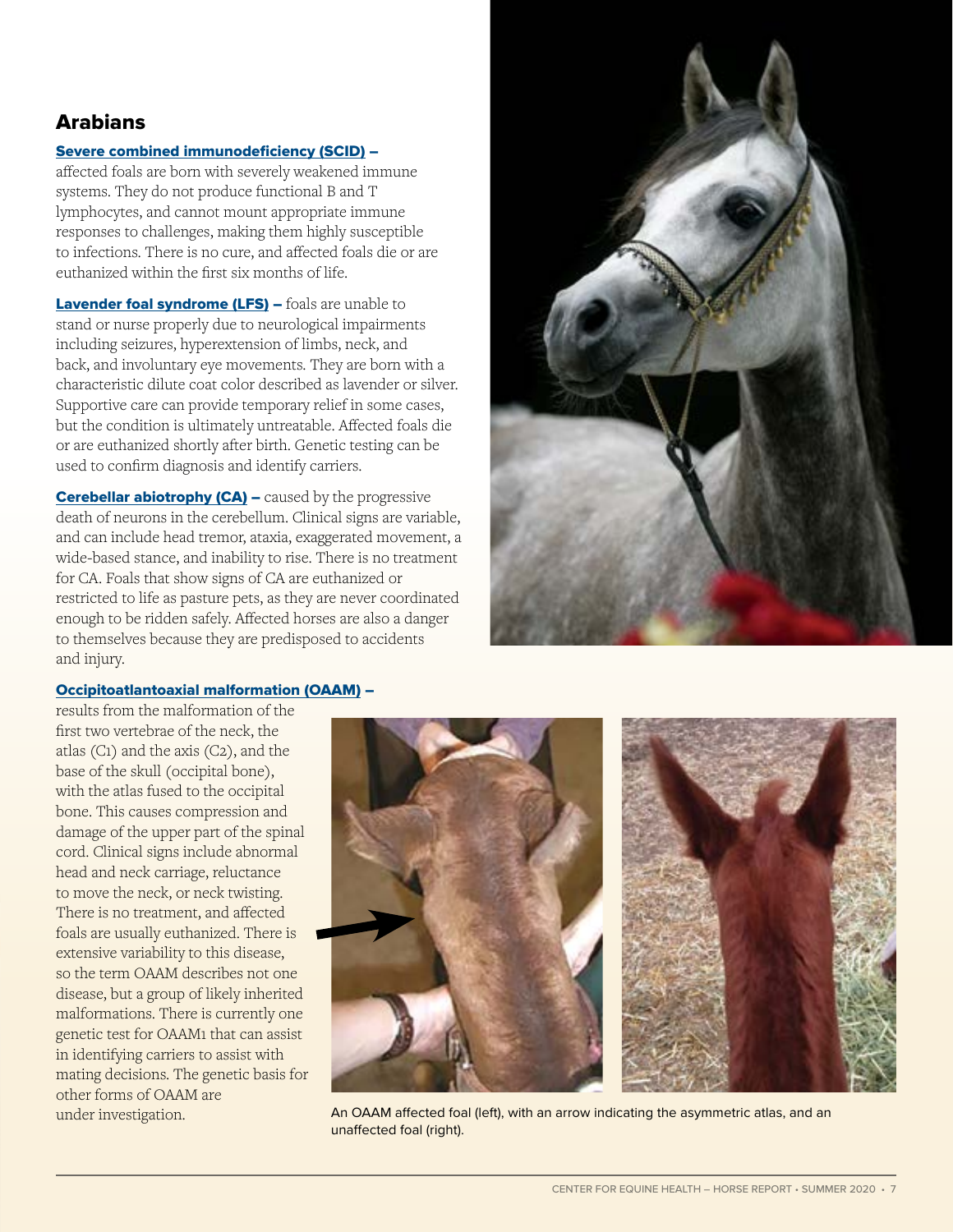

## Draft Breeds

[Junctional epidermolysis bullosa \(JEB\)](https://ceh.vetmed.ucdavis.edu/health-topics/junctional-epidermolysis-bullosa-jeb) - a progressive skin disorder in Belgian Draft Horses and American Saddlebreds. Affected foals develop blistering and skin lesions at pressure points that worsen with time, leaving them susceptible to severe infections. A mutation (JEB1) has been identified in Belgians and related breeds. A different mutation (JEB2) is responsible for the condition in American Saddlebreds. There is no treatment for JEB and most affected foals are euthanized.

[Polysaccharide storage myopathy 1 \(PSSM1\)](https://ceh.vetmed.ucdavis.edu/health-topics/polysaccharide-storage-myopathy-pssm) - Some draft horse breeds are at risk of developing PSSM1. The signs, treatment, and causative mutation are the same as described for PSSM1 as part of the AQHA fivepanel test (see page 5).

**[Ocular squamous cell carcinoma \(SCC\)](https://ceh.vetmed.ucdavis.edu/health-topics/ocular-squamous-cell-carcinoma) –** the most common form of cancer to affect the eyes and eyelids of horses. The tumor arises in the outermost layer of skin, conjunctival, or corneal cells, with UV light (sunlight) exposure being a known risk factor. Tumors may grow rapidly and spread to adjacent tissues, causing visual impairment and destruction of the

eye. Treatment options and prognosis are determined by the size and location of the tumor(s). Certain breeds, including Belgians and Haflingers, have a genetic predisposition to ocular SCC development and a major genetic risk factor has been identified. The genetic test is helpful to identify which horses are at highest risk and should be examined more frequently.

## Friesians

[Hydrocephalus](https://ceh.vetmed.ucdavis.edu/health-topics/hydrocephalus) – the excessive accumulation of cerebrospinal fluid in the brain, resulting in severe distension of the head, giving it a large, domed appearance. Hydrocephalus is thought to occur due to an abnormal narrowing of the opening at the base of the skull. Friesian foals affected with hydrocephalus are aborted, stillborn or born with severe neurological issues that warrant euthanasia. A causative genetic mutation has been identified, and testing can assist in identifying carriers.

**[Dwarfism](https://ceh.vetmed.ucdavis.edu/health-topics/friesian-dwarfism)** – disproportionate growth with reduced bone length of limbs and ribs. Affected horses exhibit severely shortened stature, shortened limbs relative to body size, bowed forelegs, a shortened neck, broad chest, and reduced bodyweight. A causative genetic mutation has been identified, and testing can assist in identifying carriers. There is no treatment, but affected foals do grow, albeit at a slower rate than their unaffected counterparts. Most are able to walk, trot, canter, and gallop, and some are even ridden.





A dwarf Friesian

8 • SCHOOL OF VETERINARY MEDICINE • UNIVERSITY OF CALIFORNIA, DAVIS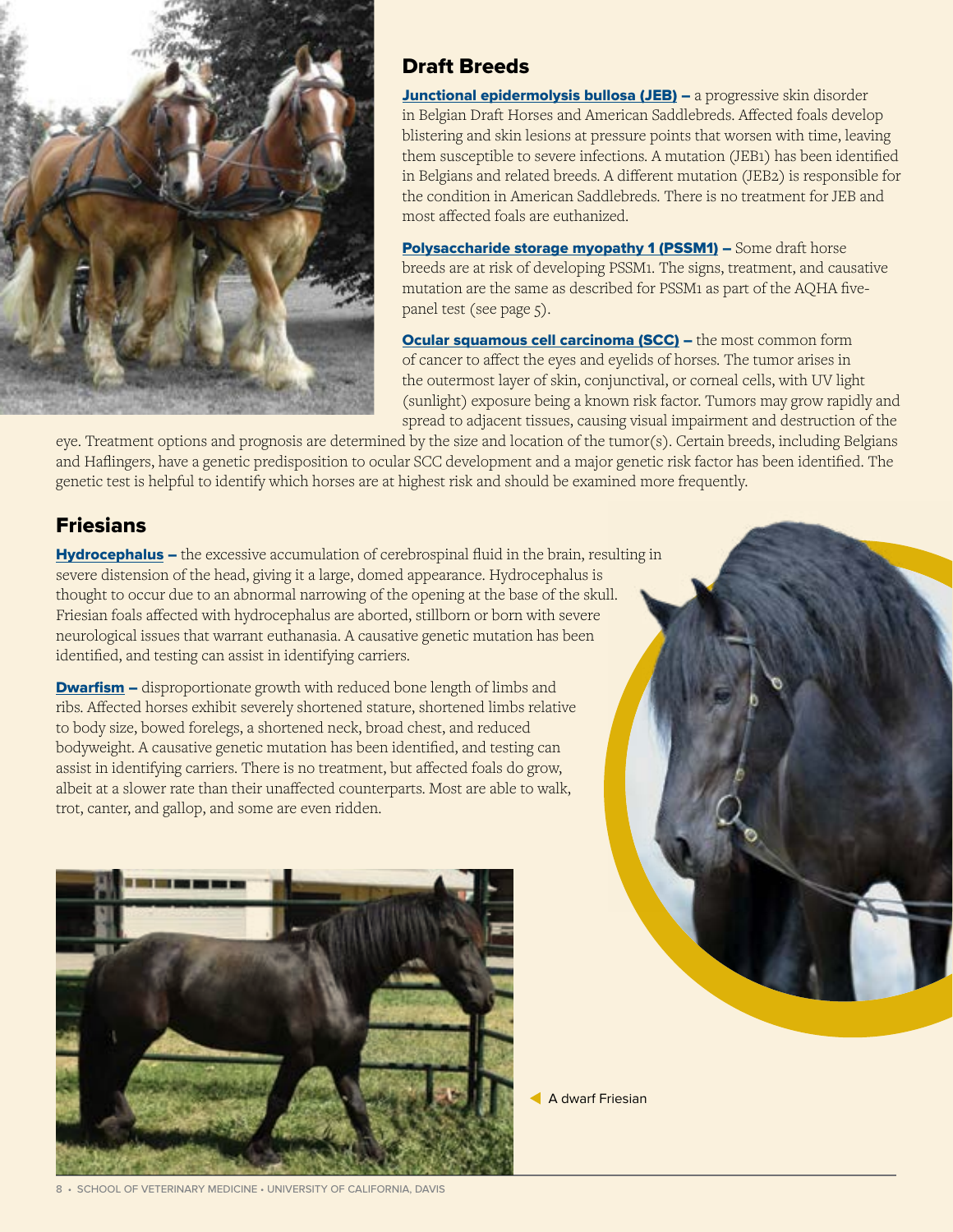

### Pony Breeds

[Foal immunodeficiency syndrome \(FIS or Fell Pony syndrome\)](https://ceh.vetmed.ucdavis.edu/health-topics/foal-immunodeficiency-syndrome-fis) – found in rare native U.K. Fell and Dales Pony breeds, and crosses. It causes fatal anemia and a compromised immune system. Affected foals have abnormally low levels of red blood cells and B-lymphocytes (a specific type of white blood cell). They become progressively anemic and lack the ability to produce their own antibodies, which makes them susceptible to infections. The genetic test is helpful to identify carriers or confirm clinical diagnosis. There is no effective treatment for FIS, and affected foals usually die or are euthanized by 4 years of age.

#### [Connemara hoof wall separation disease \(HWSD\)](https://ceh.vetmed.ucdavis.edu/news/hoof-wall-separation-disease-hwsd) –

characterized by separation and cracking of the outer hoof wall. This can lead to ponies supporting their weight on the sole of the hoof

instead of the hoof wall, which can result in chronic inflammation, severe lameness, and laminitis. There is no treatment or "cure" for HWSD. Management through hoof care and/or special shoes may be attempted, but these options are expensive and labor-intensive. Affected animals can become severely painful despite careful management. Quality of life may diminish, and euthanasia may be necessary. Even if the condition is initially controllable, ponies may still develop laminitis over time. The genetic test can be used to test mating pairs to avoid producing affected offspring.





## Warmbloods and Thoroughbreds

The hoof of a pony with HWSD.

#### [Warmblood fragile foal syndrome type 1 \(WFFS\)](https://ceh.vetmed.ucdavis.edu/health-topics/warmblood-fragile-foal-syndrome-type-1-wffs) - a defect of connective tissue characterized by hyperextensible, abnormally

thin, fragile skin and mucous membranes that are subject to open lesions. Affected horses may also have hyperextensible limb joints, floppy ears, accumulation of fluid (hydrops), subcutaneous emphysema, hematomas, and premature birth. Newborn foals are euthanized shortly after birth due to the poor prognosis. Due to the severity of the disease, there is no treatment or "cure." Genetic testing prior to mating is advisable to avoid producing affected offspring. There are no known health problems associated with carrier status. This allele was detected in the Thoroughbred at a low frequency, so testing is also recommended for that breed.

**[Equine familial isolated hypoparathyroidism \(EFIH\)](https://vgl.ucdavis.edu/test/efih) – An inherited form of hypocalcemia, or** low calcium concentrations in the blood, has been identified in Thoroughbred foals. Hypocalcemia

can impair limb movement and weaken bones. In severe cases, it can lead to seizures, muscle fasciculations, intestinal problems, heart issues, and ataxia. Genetic testing is now available through the UC Davis Veterinary Genetics Laboratory.

Table of equine inherited diseases for which genetic tests are available, as discussed. For information about additional tests, please visit the UC Davis Veterinary Genetic Laboratory website [\(https://vgl.ucdavis.edu/services/horse.php\)](https://vgl.ucdavis.edu/services/horse.php).

| <b>Disease</b>    | <b>Breed(s)</b>                                   | <b>Mode of Inheritance</b> | <b>Gene</b>                                                               |
|-------------------|---------------------------------------------------|----------------------------|---------------------------------------------------------------------------|
| <b>SCID</b>       | Arabian                                           | Autosomal recessive        | DNA-dependent protein kinase (DNA-PK)                                     |
| <b>LFS</b>        | Arabian                                           | Autosomal recessive        | Myosin VA (MYO5A)                                                         |
| CA                | Arabian                                           | Autosomal recessive        | MutY homolog (MUTYH)*                                                     |
| <b>OAAM</b>       | Arabian                                           | Autosomal recessive        | Homeobox D3 (HOXD3)*                                                      |
| ERU               | Appaloosa                                         | Complex                    | Transient receptor potential cation channel subfamily M member 1 (TRPM1)* |
| <b>CSNB</b>       | Appaloosa, Miniature Horse, Knabstrupper, Noriker | Autosomal recessive        | Transient receptor potential cation channel subfamily M member 1 (TRPM1)* |
| CSNB <sub>2</sub> | <b>Tennessee Walking Horse</b>                    | Autosomal recessive        | Publication pending*                                                      |
| <b>JEB</b>        | Belgian Draft Horse, American Saddlebred          | Autosomal recessive        | Laminin 5 $y2$ chain (LAMC2), laminin 5 a3 chain (LAMA3)                  |
| PSSM1             | Draft                                             | Autosomal dominant         | Glycogen synthase 1 (GYS1)                                                |
| Ocular SCC        | Belgian Draft Horse, Haflinger                    | Autosomal recessive        | Damage-specific DNA binding protein 2 gene (DDB2)*                        |
| Hydrocephalus     | Friesian                                          | Autosomal recessive        | β-1,3-N-acetylgalactosaminyltransferase 2 (B3GALT2)                       |
| <b>Dwarfism</b>   | Friesian                                          | Autosomal recessive        | Beta-1,4-galactosyltransferase 7 (B4GALT7)                                |
| <b>FIS</b>        | Fell Pony, Dales Pony                             | Autosomal recessive        | Sodium/myo-inositol cotransporter (SLC5A3-P446L)                          |
| <b>HWSD</b>       | Connemara Pony                                    | Autosomal recessive        | Serpin family B member 11 (SERPINB11)*                                    |
| <b>WFFS</b>       | Warmblood, Thoroughbred                           | Autosomal recessive        | Procollagen-lysine, 2-oxoglutarate 5-dioxygenase1 (PLOD1)                 |
| <b>EFIH</b>       | Thoroughbred                                      | Autosomal recessive        | Publication pending*                                                      |

\*Causative mutations were identified by UC Davis researchers.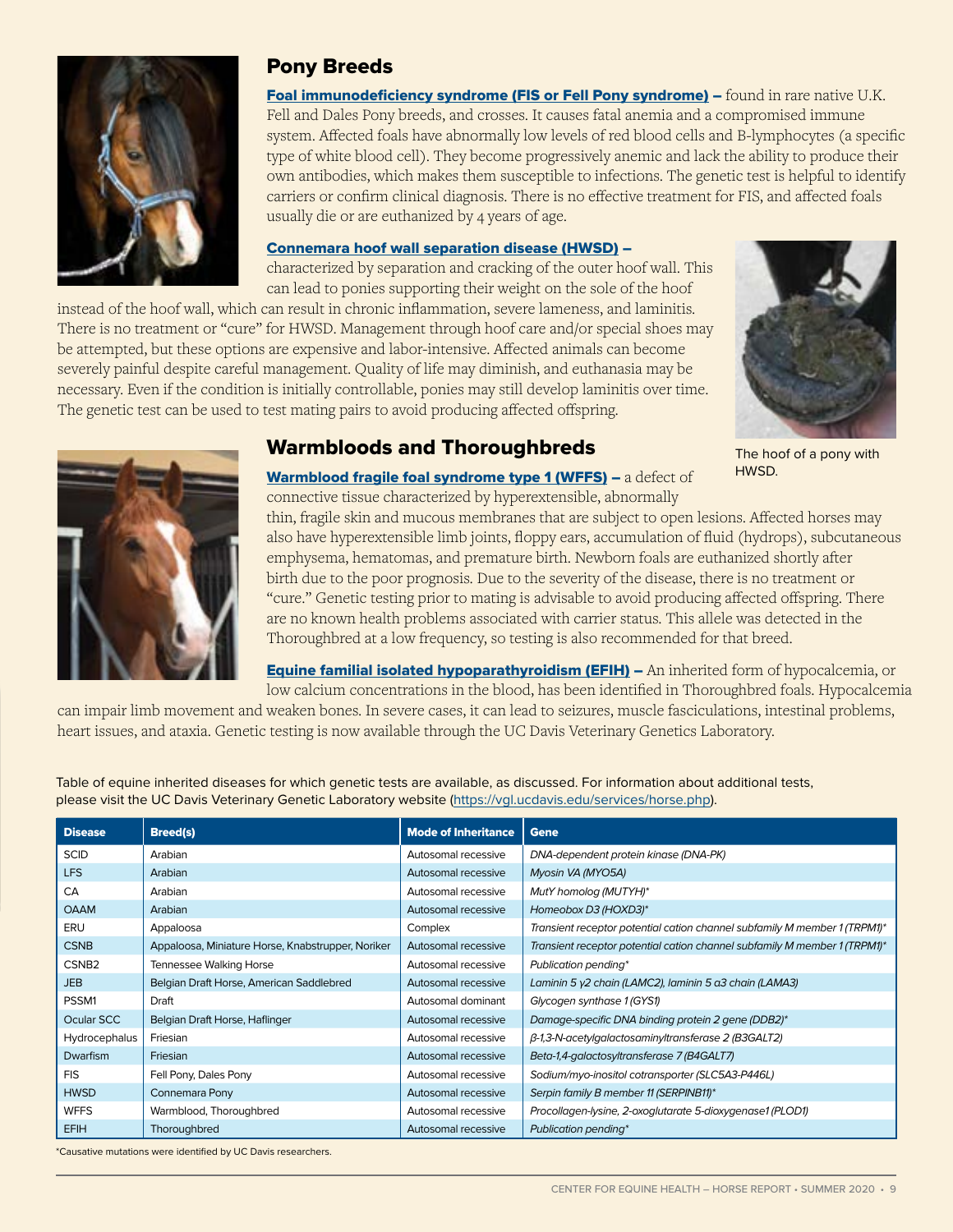## 10 THINGS d I You Might Not Know About Equine Genetics



**DNA is found in the nucleus of cells.** Samples submitted for genetic testing are usually hair, blood, or tissue. [Hair samples](https://vgl.ucdavis.edu/sample-collection/horse) must contain the "bulb", which looks like a tiny ball at the root of the hair. This is where the DNA is located. When submitting hair samples, make sure to pull, not cut, the hairs so the bulb is present. Blood and tissue samples require additional steps, such as an anticoagulant (for blood) or freezing (for tissues). Always follow the testing laboratory's instructions for sample submission and contact them with questions.





3

5

### There is no age limit for DNA testing. An animal's DNA

profile does not change over time, so a horse can be reliably tested at any age. Genetic tests can be performed for foals, but it is recommended to submit 30 - 50 tail hairs since the bulbs on foal hair are smaller than adults and more are needed.

Parentage testing is based on exclusion. The offspring, dam, and potential sires are tested for a number of markers, and the offspring is compared to the potential parents for each marker. The offspring must have received one allele for each marker from each parent. It is possible to do [parentage testing](https://vgl.ucdavis.edu/test/parentage-genetic-marker-report-horse) with a sample from only one parent (~95% accuracy), but results are more accurate (>99%) with both. Accuracy will decrease when the potential parents are part of a large group of closely related animals.



### [SynchroGait](https://vgl.ucdavis.edu/test/synchrogait)™ tests for a genetic variant that facilitates lateral gaits (ambling and pace). Owners can use this test to identify the natural ability of young

horses for gait performance, and use the results to make training decisions. Breeders can use the test to select for or against this mutation, depending on what is desirable in their chosen discipline.





The [coat colors](https://vgl.ucdavis.edu/resources/horse-coat-color) chestnut, bay, and black are determined by horses' genotypes at the MC1R gene (extension (E) locus), which controls the production of red and black pigment, and the ASIP gene (agouti (A) locus), which controls the distribution of black pigment to the mane, tail, lower legs, and ear rims (points), or uniformly over the body.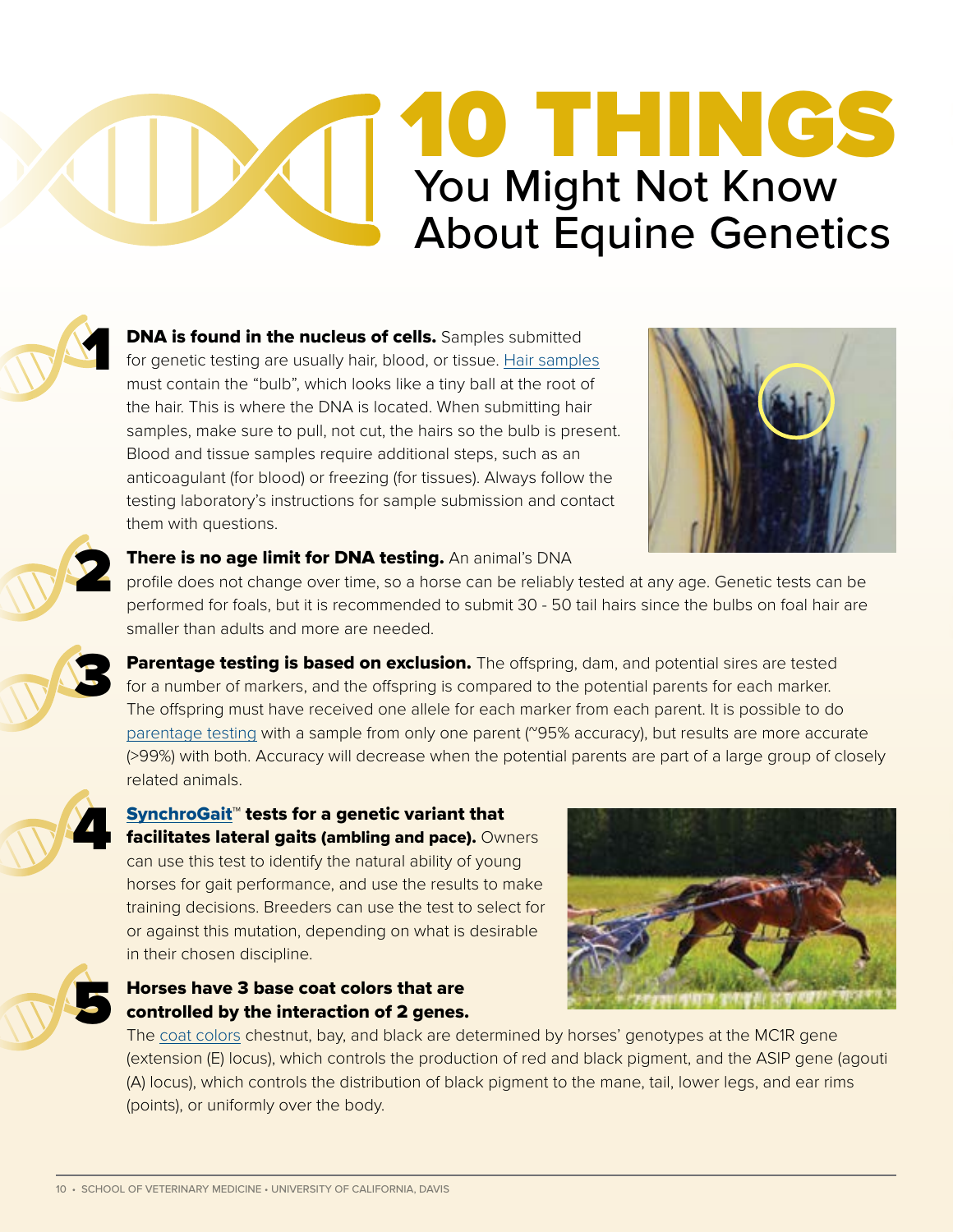

7

8

9

10

### **Dilution factors modify base coat colors.** These

include cream, champagne, dun, pearl, silver, and mushroom. The resulting coat color depends on the combination of the base color genotype and the dilution factor genotype. For example, a horse with one copy of the cream allele on a chestnut base color will be palomino whereas on a bay base color it will be buckskin. Modes of inheritance and causative mutations have been identified for these dilution factors, and genetic testing is available. For more on the basics of horse coat color, the Veterinary Genetics Laboratory provides an online [guide to equine](https://vgl.ucdavis.edu/resources/horse-coat-color) [coat color genetics.](https://vgl.ucdavis.edu/resources/horse-coat-color)



Horse size is highly heritable. Height in horses is determined by the interaction of genetic and environmental factors (such as nutrition). Four genetic variants have been identified that account for >80% of horse height. One

variant has a particular influence on height in warmbloods and a different variant has a strong influence on height in Shetland ponies and miniature horses. Mutations related to dwarfism have also been identified in some breeds [\(dwarfism](https://vgl.ucdavis.edu/test/friesian-horse-dwarfism) in Friesians, [skeletal atavism](https://vgl.ucdavis.edu/test/skeletal-atavism) in Shetland ponies and American Miniature horses). Additional unidentified genetic variants that influence height in horses are likely.

Equine genetic ancestry tests are available, but there are a few things to keep in mind. Equine ancestry tests, or "breed prediction" tests, compare a horse's DNA to horses in a reference panel. Results are dependent upon the breeds and number of horses of each breed in that panel (which can vary by test provider). Some horse breeds are not very genetically distinct from one another, and many breeds have influenced the creation of other breeds, which can complicate results. These tests can report the probability that a certain breed is an ancestral breed for a horse, but not the proportion or percent of that breed in a horse's genetic makeup. The larger the number of breeds involved in a cross, the lower the probability of a clear result.

Genetic testing can be performed for embryos. Embryos recovered from uterine flushes as part of embryo transfer procedures can be tested to determine gender and genetic traits prior to implantation in the recipient uterus. This allows for selection of embryos that have the desired sex, coat color variants, or that are free of known genetic diseases.

In the future, horses will be able to have their entire genome sequenced. Whole genome sequencing of modern and ancient horses has provided a wealth of information to researchers. As this technology becomes more affordable (currently "\$1600 per animal), whole genome sequencing of individual horses is likely to become more accessible. Coupled with advanced knowledge in equine health, whole genome sequencing will provide veterinarians, owners, and breeders with a powerful tool to tailor training, management, and health care to the individual animal.